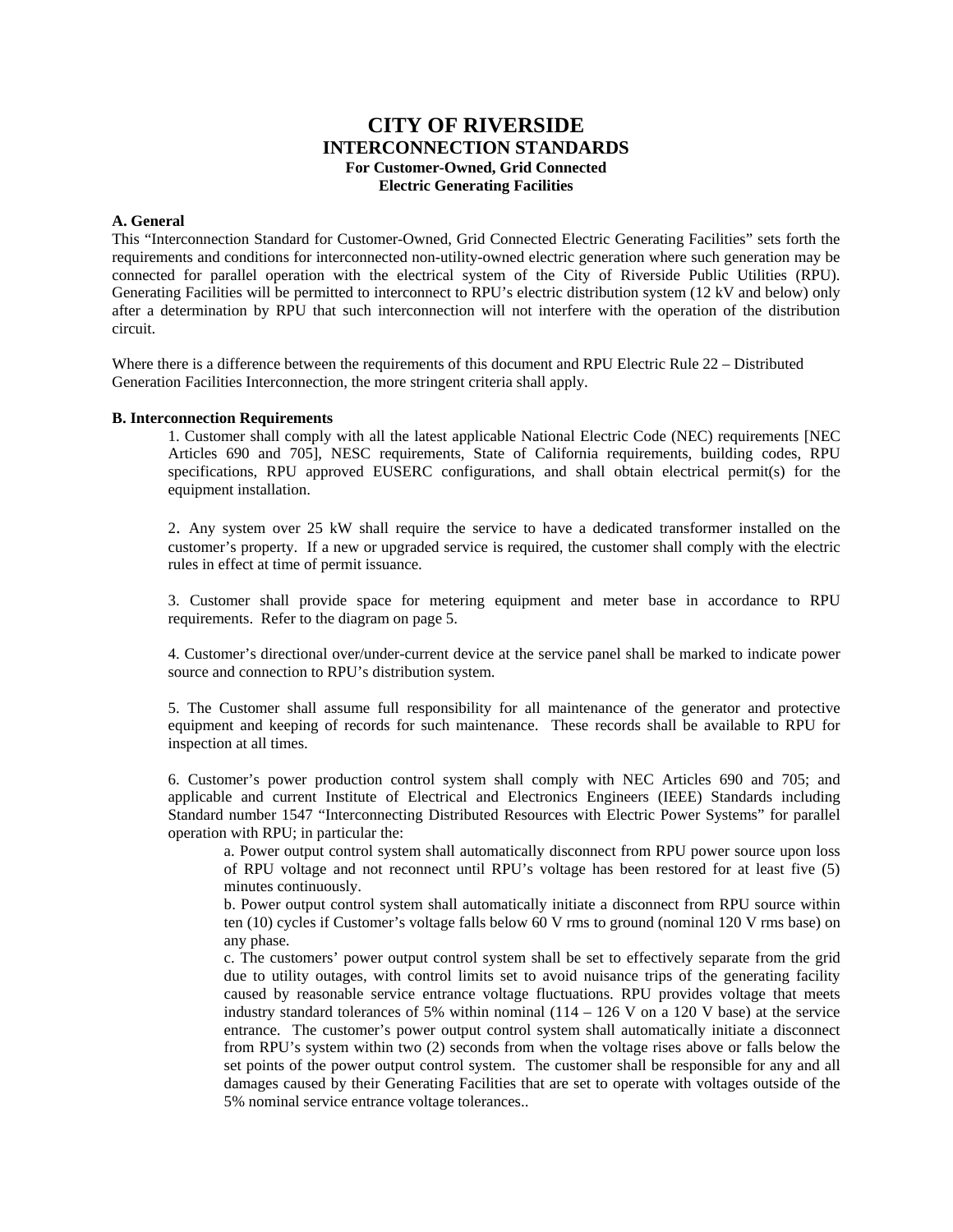d. The applicant shall provide RPU with a detailed drawing showing the location of the Generating Facility. RPU shall approve the location of the Generating Facility before the project application is approved.

7. Customer shall provide a written description of how the protection devices will achieve compliance with the requirements of this policy.

8. Customer shall furnish and install a UL-approved safety disconnect switch as noted in the attached schematic diagram which shall be capable of fully disconnecting the Customer's generating facility from RPU's electric system. The disconnect switch shall be located adjacent to RPU's meters and shall be of the visible break type in a metal enclosure which can be secured by a padlock. The disconnect switch shall be accessible to RPU personnel at all times.

9. Meter Location: The RPU Production Meter must be located outdoors and adjacent (minimum of 10 inches and a maximum of 6 feet) to the existing RPU Service Meter. All other location requirements, grounding requirements, and clearance requirements for the RPU Production Meter are identical to those for a RPU Service Meter.

10. RPU will consider variance request for alternate Production Meter locations in the rare situations where locating adjacent to the existing service meter is truly impractical or cost prohibitive. A variance for an alternate Production Meter location must be obtained in writing prior to construction.

11. **Solar Photovoltaic Equipment** shall be in compliance with Underwriters Laboratories (UL) 1741, *Standard for Static Inverters and Charge Controllers for Use in Photovoltaic Systems*; UL 1703, *Standard for Safety: Flat-Plate Photovoltaic Modules and Panels;* and IEEE 1262-1995, *Recommended Practice for Qualification of Photovoltaic (PV) Modules*; and the solar system shall be installed in compliance with IEEE Standard 929- 2000, *Recommended Practice for Utility Interface of Photovoltaic Systems and approved by the CEC for use in California.* 

### **C. Safety**

All Safety and operating procedures for joint use equipment shall be in compliance with the Occupational Safety and Health Administration (OSHA) standard 29 CFR 1910.269, the National Electrical Code (NEC), State of California rules, RPU standards, and equipment manufacturer's safety and operating manuals.

#### **D. Schematic Diagram**

The Schematic Diagram is required by the Building Division and RPU Engineering during the review and approval process, and for field inspection, testing and meter installation. The diagram is a permanent record copy of the system and is filed at RPU for reference. Discrepancies between the diagram and the actual installation as built shall be cause for rejection at the final testing and net meter installation, which in turn means rescheduling and a significant delay in activating the system. The Schematic Diagram can be anything from a One-Line, to a Schematic, to a complete Wiring Diagram that shows every wire and every connection throughout. Any of these are acceptable as long as the minimum key information is included. The diagram does not need to be overly complex, but accuracy and clarity are critical. The sample diagram on page 4 is for a typical PV System and is very simple, but it contains all the technical information for RPU.

At a minimum, the Schematic Diagram must show how the components of the customer generator system are connected electrically. Additional information, such as equipment part numbers and physical locations, should also be included on the diagram. Some of this additional information may be contained in the application forms as well, but documenting it on the System Diagram provides a single complete reference for the project and speeds the engineering reviews and field work.

*Note: These guidelines and the sample diagram are applicable for facilities using a UL-1741 approved synchronous inverter. Facilities not using a UL-1741 inverter have more complex requirements for interconnection and will require much more significant design drawings for review and approval.*